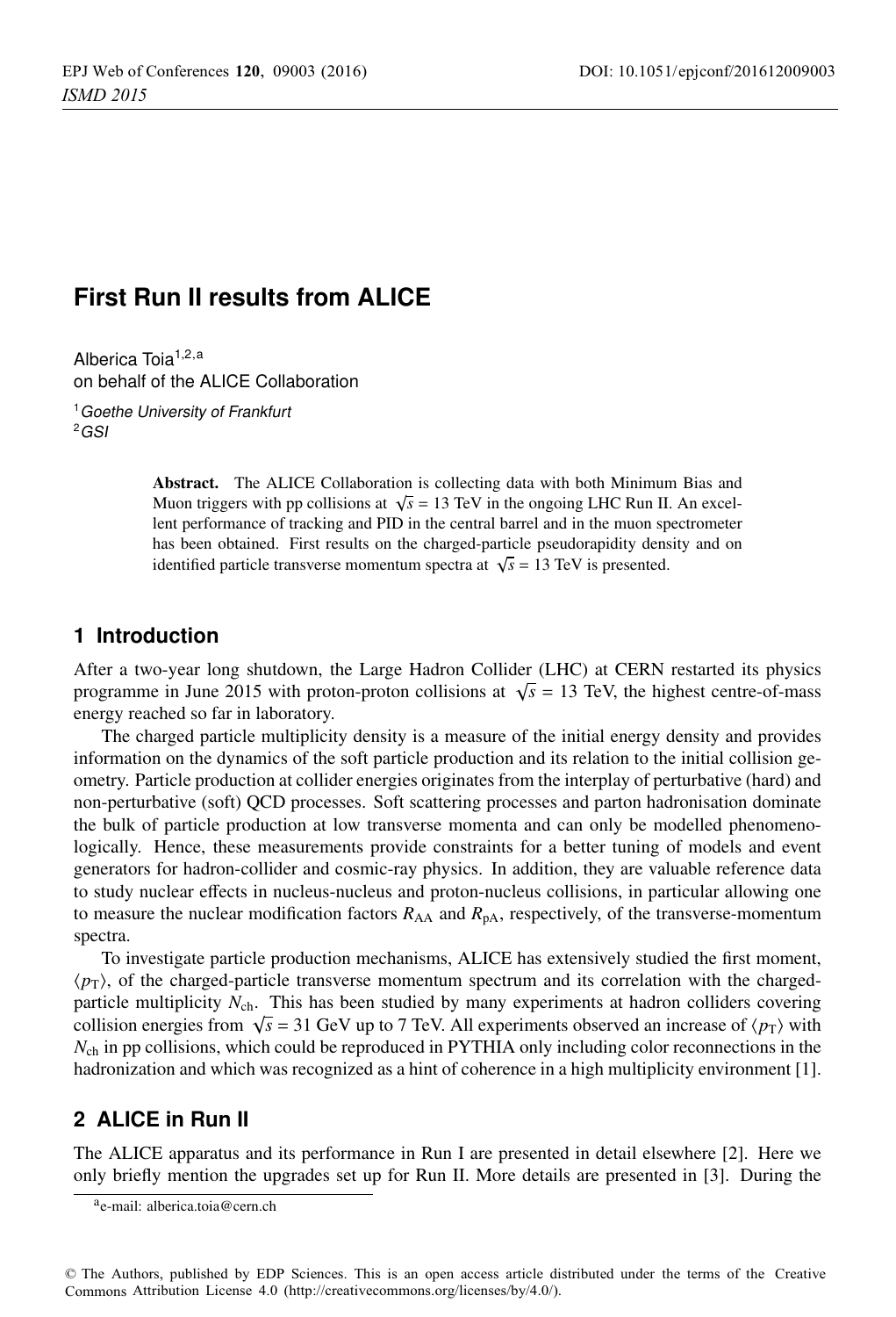shut-down the construction and installation of the TRD was completed, so that it now has full central barrel acceptance. The full TRD coverage provides an improved momentum resolution for tracking and a uniform electron and hadron identification.

The detectors located outside TOF used by two electromagnetic calorimeters with thicknesses of 1 nuclear interaction length, the high-resolution lead-tungsten PHOS and the large-acceptance leadscintillator EMCal, have been upgraded. The EMCal was extended with the installation of eight (six full-size and two one-third-size) super modules, forming the so-called dijet calorimeter (DCal) backto-back to the existing EMcal. The PHOS trigger electronics was modified so that the PHOS and Dcal essentially act as a single calorimeter, able to measure both single shower, as well as jet triggers.

A new subsystem, the ALICE diffractive (AD) detector, has been installed during LS1 to enhance the capabilities of the experiment to tag diffractive events. The AD detector consists of two double layers of scintillation counters, sensitive to charged particles with  $p_T$  down to 20 MeV/c, placed far away from the interaction region on both sides, one in the ALICE cavern (at  $z = 17.0$  m) and one in the LHC tunnel (at z = -19.5 m), with a pseudorapidity coverage of 4.9 <  $\eta$  < 6.3 and -7.0 <  $\eta$  < -4.8, respectively.

The TPC has a 90 *m*<sup>3</sup> drift volume and is divided into two parts by the central cathode, which is kept at -100 kV. The end plates are equipped with multiwire proportional chambers (MWPC). The gas mixture of the TPC was changed from *Ne*−*CO*<sup>2</sup> (90:10) to *Ar* −*CO*<sup>2</sup> (88:12) for Run II to ensure a more stable response for the high particle flux generated during p–Pb and Pb–Pb running without significant degradation of momentum resolution at the low  $p<sub>T</sub>$ .

# **3 Data Analysis**

We present the pseudorapidity ( $\eta$ ) and transverse-momentum ( $p_T$ ) distributions of primary charged particles measured in proton-proton collisions at the centre-of-mass energy  $\sqrt{s}$  = 13 TeV with the ALICE detector at the LHC [4]. Primary particles are defined as prompt particles produced in the collisions, including all decay products, with the exception of those from weak decays of strange particles. The pseudorapidity distribution is measured at central rapidity in  $|\eta| < 1.8$ . The measurements reported here have been obtained for inelastic events (INEL) and events having at least one charged particle in the pseudorapidity interval  $|\eta| < 1$  (INEL>0). The transverse-momentum distribution of charged particles is measured in the range  $0.15 < p_T < 20 \text{ GeV/c}$  and  $|\eta| < 0.8$  for INEL > 0 events. The correlation between transverse momentum and particle multiplicity is also investigated by studying the evolution of the spectra with event multiplicity. The data have been compared to calculations from models commonly used at the LHC.

The data were collected after the startup of LHC Run II in June 2015, with beam conditions leading to a luminosity of about  $5x10^{27}$ *cm*<sup>−2</sup> *s*<sup>−1</sup>, which corresponds to a rate of about 350 Hz for inelastic proton-proton collisions, and a small pile-up probability  $(10^{-3})$ . The data were collected using a minimum-bias trigger requiring a hit in either the V0 scintillators or in the AD arrays. After removing background events with an offline selection based on the timing information from the V0 and the AD detectors, and the correlation between the number of clusters of pixel hits and the number of tracklets the remaining contamination is estimated with control triggers taken for various combinations of beam and empty buckets, to be negligible. The final minimum-bias sample used for the data analysis consist of about 1.5 million, which are further required to have a valid reconstructed vertex within  $|z|$  < 10 cm, to ensure uniform acceptance.

For the corrections we use Monte Carlo events from the PYTHIA 6 (Perugia-2011) event generator with particle transport performed via a GEANT3 simulation of the ALICE detector.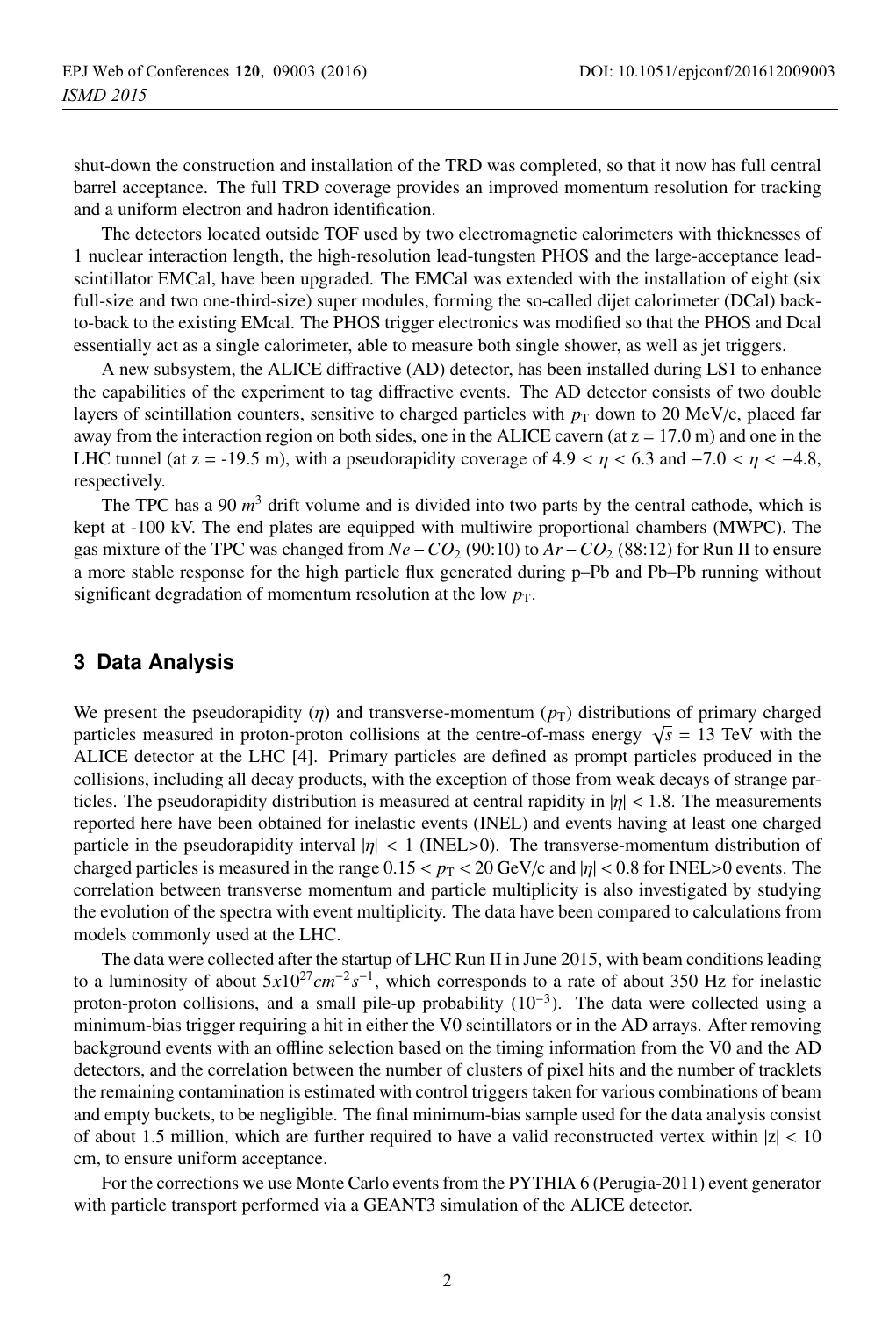#### **3.1 Pseudorapidity Distribution**

The measurement of the charged-particle pseudorapidity distribution is performed using short track segments, termed "tracklets". Tracklet candidates are formed using the position of the primary vertex and a pair of hits, one in each SPD layer. The primary vertex position is extracted by correlating hits in the two SPD layers. This technique effectively allows to reconstruct charged particles with  $p<sub>T</sub>$ above the 50 MeV/c cut-off determined by particle absorption in the material. The vertex position requirement results in an effective  $|\eta| < 1.8$  coverage. The charged particle pseudorapidity density is obtained from the measured distribution of tracklets, corrected for the acceptance and efficiency for a primary particle to produce a tracklet, and the contamination of reconstructed tracklets from combinations of hits not produced by the same primary particle. Both correction factors are determined as a function of the *z* position of the primary vertex and the pseudorapidity of the tracklet from detector simulations. Differences in strange-particle content between data and simulations, observed at lower beam energies, are taken into account by scaling the strangeness production in the Monte Carlo event sample.

#### **3.2 Momentum Distribution**

The transverse-momentum distribution is measured from tracks reconstructed using the information from the Inner Tracking System (ITS) and the Time Projection Chamber (TPC) detectors. Candidate tracks are selected with cuts on the number of space points used for tracking and on the quality of the track fit, as well as on the distance of closest approach to the reconstructed vertex, which result in an effective aceptance of  $|\eta| < 0.8$ . The efficiency for track reconstruction is calculated with PYTHIA 6, and, since it depends on the particle type, a correction is applied to reproduce the spectra of strange particles measured by ALICE in minimum-bias pp collisions at  $\sqrt{s}$  = 7 TeV. Finally, the residual contamination from secondary particles, estimated from Monte Carlo simulations, is subtracted from the spectrum.

Various are the contributions to the systematic uncertainties of these analyses. One of the main contributions to the normalisation of the results comes from the limited knowledge of cross-sections and kinematics of diffractive processes, not yet measured at  $\sqrt{s}$  = 13 TeV, and therefore solely based on previous experimental data at lower collision energies and simulations with Monte Carlo event generators. For the transverse-momentum distribution the dominant sources of uncertainty are the track selections, the efficiency corrections and, for low  $p<sub>T</sub>$ , the contamination from weak decays of strange hadrons. For the pseudorapidity distribution the dominant sources of uncertainty are the detector acceptance and efficiency, the correction due to  $p<sub>T</sub>$  extrapolation down to zero, and also the contamination from weak decays of strange hadrons. Other minor systematic uncertainties also arise from the knowledge of the material budget, and of the particle composition.

### **4 Results**

Figure 1, left panel, shows the average charged-particle density distribution d*N*ch/dη measured in INEL and INEL>0 events in the pseudorapidity range  $|\eta| < 1.8$ . Also shown in the Figure are the results recently published by the CMS Collaboration for inelastic collisions, which agree, within the uncertainties, with the ALICE measurement. We compared our measurement to Monte Carlo calculations performed with PYTHIA 6 (Perugia-2011), PYTHIA 8 (Monash-2013) and EPOS LHC in both the INEL and INEL>0 event classes. PYTHIA 6 calculations are in better agreement with the data than PYTHIA 8 in both classes. EPOS LHC calculations are sligthly higher than the data both in INEL and INEL>0 events.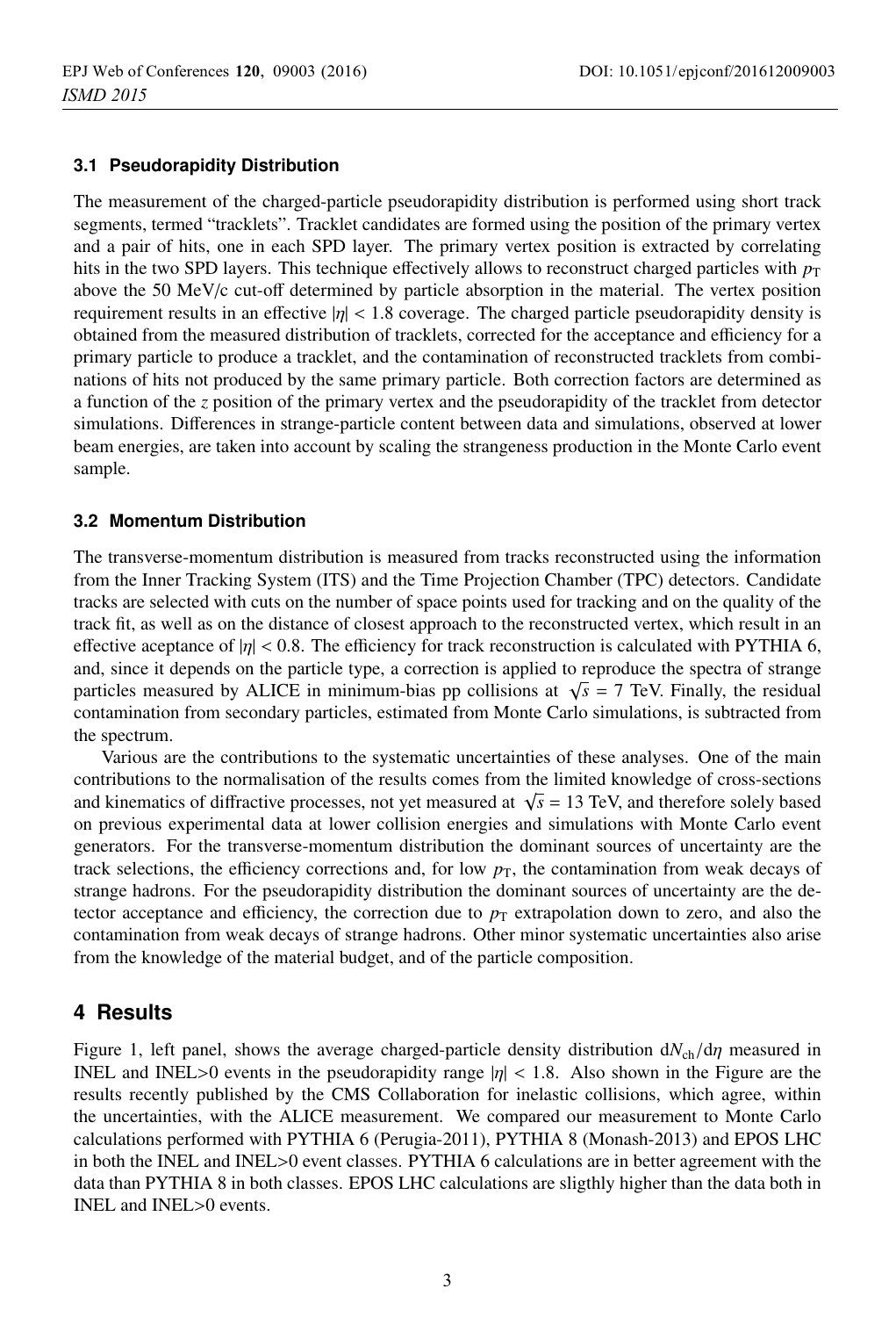

Figure 1. left: Average pseudorapidity density of charged particles as a function of eta produced in pp collisions at  $\sqrt{s}$  = 13 TeV. The ALICE results are shown in the normalisation classes INEL and INEL>0 and compared to Monte Carlo calculations and to the results from the CMS Collaboration. The uncertainties are the quadratic sum of statistical and systematic contributions. Right: Charged-particle pseudorapidity density measured in the central pseudorapidity region |η|<0.5 for INEL and INEL>0 events. The uncertainties are the quadratic sum of statistical and systematic contributions. The lines are power-law fits of the energy dependence of the data and the grey bands represent the standard deviation of the fits.

In the right panel of the Figure we show a compilation of results on pseudorapidity density of charged particles measured at central rapidity  $(|\eta| < 0.5)$  at different proton-proton collider energies. The energy dependence of  $dN_{ch}/d\eta$  is parametrised by the power law function fitted to data. Although the fit results assume that uncertainties at different centre-of-mass energies are independent, which is not strictly the case, the new measuremnt of Run II seems to be in line with the expectations from the data measured at lower energy.

Figure 2 presents the measured  $p<sub>T</sub>$  spectrum and its comparison with calculations with PYTHIA 6 (Perugia-2011), PYTHIA 8 (Monash-2013) and EPOS LHC. For bulk particle production, the mechanism of colour reconnection is an important one in the PYTHIA models. EPOS is a model based on the Gribov-Regge theory at parton level. Collective (flow-like) effects are incorporated in the EPOS3 version and treated via parametrisations in the EPOS LHC version. These event generators, benefitting from the tuning performed on the LHC data in Run I, describe the  $p<sub>T</sub>$  spectrum reasonably well, although not in detail. It is interesting to note that both PYTHIA 8 and EPOS LHC models show a similar pattern in the ratio to data with discrepancies up to 20% and that PYTHIA 6 overestimates particle production at high  $p<sub>T</sub>$ .

The right panel of the Figure shows the ratio of transverse-momentum spectra of charged particles at  $\sqrt{s}$  = 13 TeV and 7 TeV [5], properly re-normalized in the INEL>0 event class. As expected, the spectrum is significantly harder at  $\sqrt{s}$  = 13 TeV than at  $\sqrt{s}$  = 7 TeV. PYTHIA 6, PYTHIA 8 and EPOS LHC reproduce the trend observed in the data, but exhibit a slightly more pronounced hardening with energy in the region of a few GeV/c. The effect appears to be more significant in PYTHIA 8 than in PYTHIA 6 and EPOS LHC.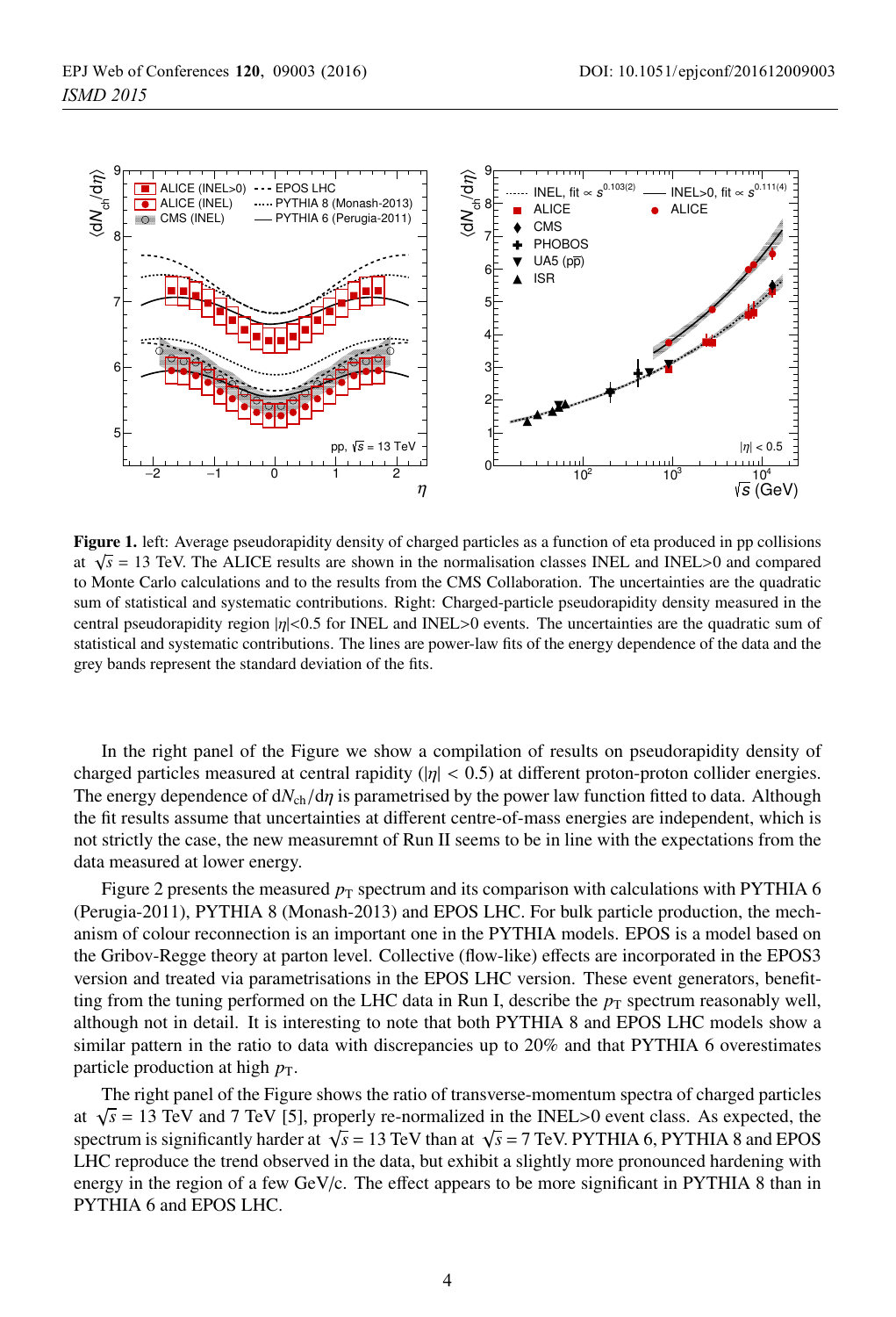

**Figure 2.** Left:Invariant charged-particle yield as a function of  $p<sub>T</sub>$  normalised in the INEL>0 event class. The data are compared to Monte Carlo calculations . For the ratio of models (MC) and data (lower panel) the systematic and total uncertainties of the data are shown as grey bands. Right: Ratio of transverse-momentum spectra in INEL>0 events at  $\sqrt{s}$  = 13 and 7 TeV. The boxes represent the systematic uncertainties, given by the quadratic sum of uncertainties at the two energies. The data are compared to Monte Carlo calculations.



Figure 3. Ratios of transverse-momentum distributions of charged particles in three intervals of multiplicities to the respective one for inclusive (INEL>0) collisions. The spectra were normalized by the integral prior to division. The data are compared to Monte Carlo calculations.